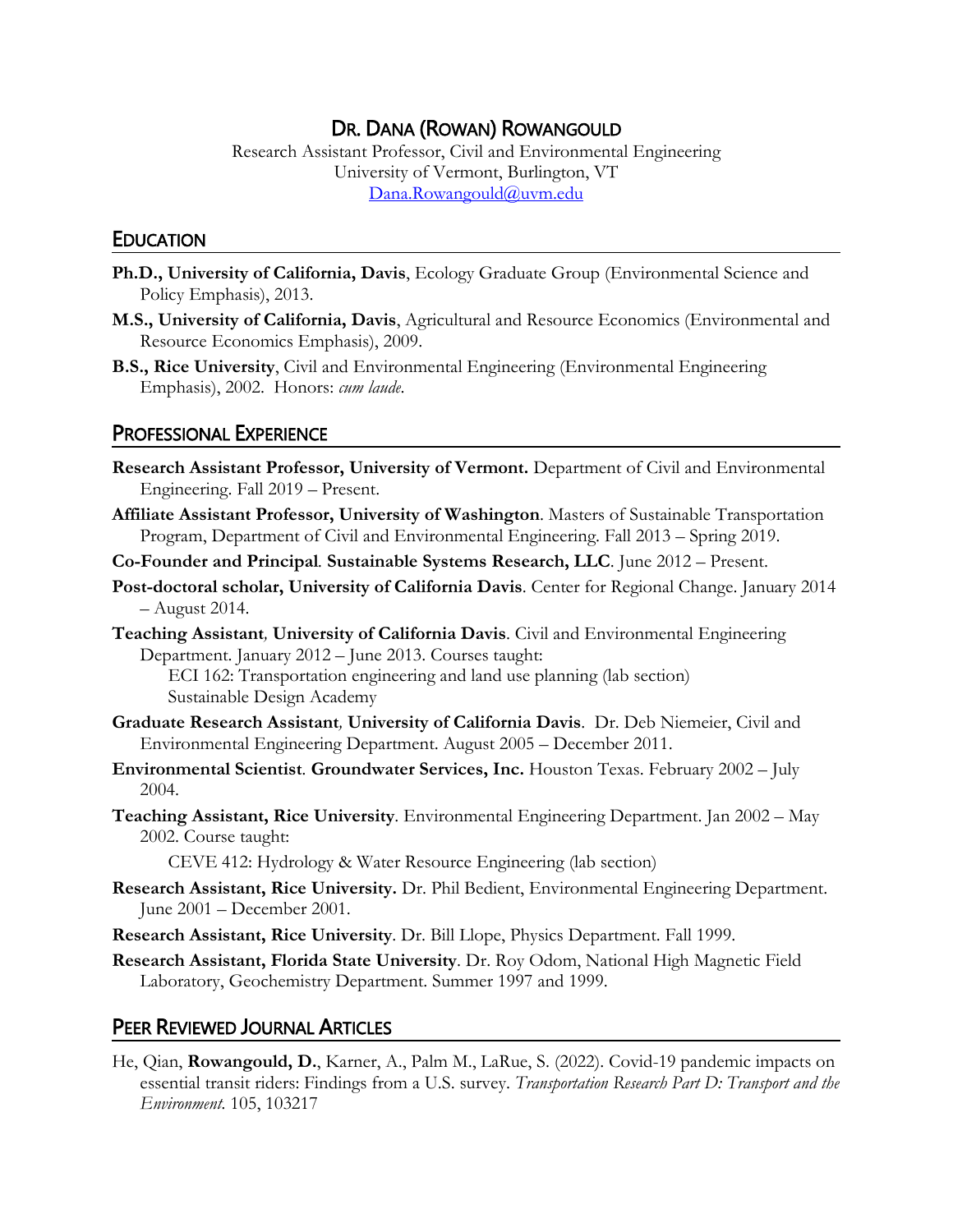- Klumpenhouwer, W., Allen, J., Li, L., Liu, R., Robinson, M., Silva, D., Farber, S., Karner, A., **Rowangould, D.**, Shalaby, A., Buchanan, M., Higashide, S. (2021). A Comprehensive Transit Accessibility and Equity Dashboard. *Findings*. July.
- Karner, A., **Rowangould, D.** (2021) Access to Secure Ballot Drop-off Locations in Texas. *Findings*. May.
- Karner, A., London, J., **Rowangould, D.**, & Manaugh, K. (2020). From Transportation Equity to Transportation Justice: Within, Through, and Beyond the State. *Journal of Planning Literature*. 35 (4), 440-459
- Wu, Y. **D. Rowangould**, J.K. London, A. Karner. (2019). Modeling health equity in active transportation planning. *Transportation Research Part D: Transport and Environment* 67, 528-540.
- **Rowangould, D**., Rowangould, G., Craft E., Neimeier, D. (2019). Validating and Refining EPA's Traffic Exposure Screening Measure. *International Journal of Environmental Research and Public Health*.  $16(1), 3.$
- **Rowangould, D.**, Rowangould, G., Niemeier, D. (2018) Evaluation of the Health Impacts of Rolling Back a Port Clean Trucks Program. *Transportation Research Record* 2672(11) 53-64.
- **Rowangould, D.**, Karner, A., London, J. (2016). Identifying Environmental Justice Communities for Transportation Analysis. *Transportation Research Part A: Policy and Practice*, 88:151-162.
- **Rowan, D**., M. Eldridge, D. Niemeier. (2013). Incorporating Regional Growth into Forecasts of Greenhouse Gas Emissions From Project-Level Residential and Commercial Development. *Energy Policy*, 62:1288-1300.
- London, J. A. Karner, J. Sze, **D. Rowan**, G. Gambirazzio, D. Niemeier. (2013). Racing Climate Change: Collaboration and conflict in California's global climate change policy arena. *Global Environmental Change*. 23 (4), 791-799
- **Rowan, D**. A. Karner, D. Niemeier. (2010). Miles per Gallon illusions and Corporate Average Fuel Economy distortions: When Even the Transport Experts Have Trouble. *Transportation Research Record: Journal of the Transportation Research Board.* February 2010, 2191: 8-15.
- Sze, J., G. Gambirazzio, A. Karner, **D. Rowan**, J. London, D. Niemeier. (2009). Best in Show? Climate and Environmental Justice Policy in California. *Environmental Justice*. December 2009, 2(4):179-184.
- Niemeier, D., **D. Rowan.** (2009). From kiosks to megastores: The evolving carbon market. *California Agriculture*. April 2009, 63(2): 96-103.

## SCHOLARLY PRESENTATIONS

- Karner, A., LaRue, S., Klumpenhouwer, W., **Rowangould, D.** (2022). Public transit agency responses to the Covid-19 pandemic in seven U.S. regions. *Transportation Research Board's 101st Annual Meeting*. Washington D.C. January 9 - 13, 2022.
- He, Q., Larue, S., **Rowangould, D.**, Palm, M., Karner, A. (2021). Covid-19 Impacts on Public Transit Riders: Findings from a US Survey. *Association of Collegiate Schools of Planning 61st Annual Conference*. Miami, FL / Virtual. October 7 – 9 and 21 – 23, 2021.
- **Rowangould, D.**, He, Q., Larue, S., Karner, A., Palm, M. (2021). What happens to transit users during the Covid-19 pandemic? Findings from a US Survey. *Transportation Research Board Conference on Advancing Transportation Equity*. Virtual. September 8 – 10, 2021.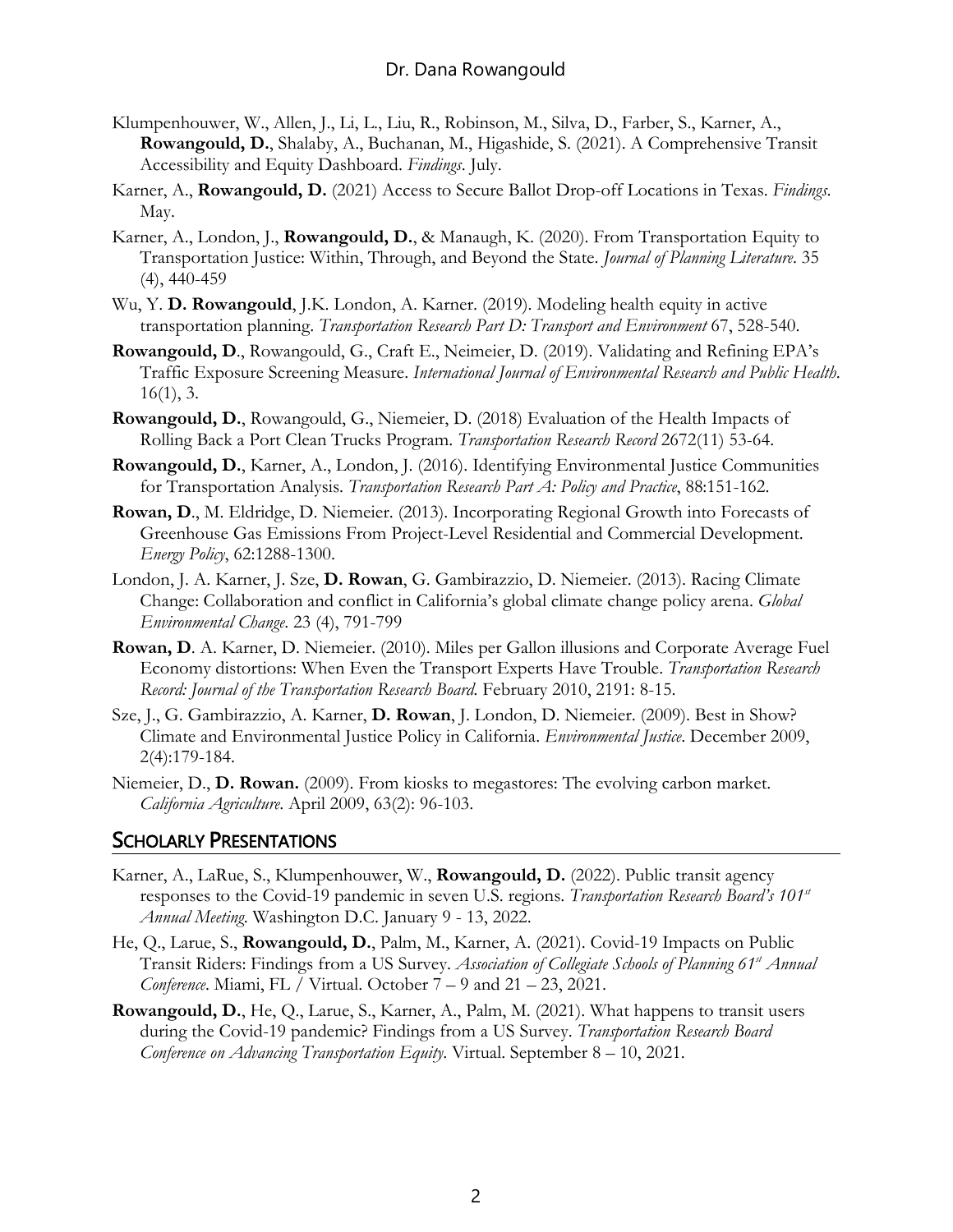- Espeland, S., **Rowangould, D**. (2021). Mode-Constrained Travel: Characteristics, barriers, outcomes, and satisfaction of commuters using their non-preferred mode. *Transportation Research Board Conference on Advancing Transportation Equity*. Virtual. September 8 – 10, 2021.
- McCullough, S., Brozen, M., Douglas, G., Erasmus, S., Lee, D., Tinoco, A.M., **Rowangould, D.** (2021). Mobility Justice: Concepts and Applications. *Transportation Research Board Conference on Advancing Transportation Equity*. Virtual. September 8 – 10, 2021.
- Allen, J. Buchanan, M., Farber, S., Higashide, Karner, A., Klumpenhouwer, W., Li, L., Liu, R., Robinson, M., **Rowangould, D.**, Shalaby, A., Silva, D. (2021). TransitCenter Equity Pulse. *Transportation Research Board Conference on Advancing Transportation Equity*. Virtual. September 8 – 10, 2021.
- He, Q., Larue, S., **Rowangould, D.**, Palm, M., Karner, A. (2021). Covid-19 Impacts on Public Transit Riders: Findings from a US Survey. *Association of Collegiate Schools of Planning 61st Annual Conference*. Miami, FL / Virtual. October 7 – 9 and 21 – 23, 2021.
- He, Q., **Rowangould, D.**, Karner, A., Palm, M., Larue, S. (2021). The Impacts of the Covid-19 Pandemic on U.S. Transit Riders: Who left, and Who was Left Behind? *Bridging Transportation Researchers*. Virtual. August 5 - 6, 2021.
- Karner, A., London, J., **Rowangould, D.**, & Manaugh, K. (2021). Practical Strategies for Achieving Transportation Justice: Seeing Beyond State-Sponsored Approaches. *Transportation Research Board's 100th Annual Meeting.* Virtual. January 2021.
- **D. Rowangould** (2020). A Justice-oriented approach to equitable transportation planning. *Invited presentation at the National Sustainable Transportation Center Caltrans Equity Workshop*. Virtual. November 16, 2020.
- Karner, A., London, J., **Rowangould, D.**, & Manaugh, K. (2020). Strategies for achieving transportation justice: Seeing beyond the state. 60<sup>th</sup> *Annual Association of Collegiate Schools of Planning Annual Conference,* online, November 5 – 8, 2020.
- Lin, M. **Rowangould, D**. (2020), Evaluating changes in active travel in response to electric scooter sharing services in Oakland, CA. *Active Living Conference*. Orlando, FL. February 2 – 5, 2020
- Lin, M., **Rowangould, D**. (2019). Evaluating Modal Shift in Response to Electric Scooter Sharing Services in Oakland, California. *Transportation Research Board Specialty Conference on Health and Active Transportation*. Washington, D.C. December 11 – 12. 2019
- Wu, Y., Igbinedion, O., **Rowangould, D.**, London, J., Karner, A. (2019). Modeling neighborhoodlevel health outcomes of transportation plans. *Active Living Conference*. Charleston, S.C. February  $17 - 20$ , 2019
- **Rowangould, D.**, Rowangould, G., Niemeier, D. (2018) Evaluation of the Health Impacts of Rolling Back a Port Clean Trucks Program. *Transportation Research Board's 97th Annual Meeting*. Washington, DC. January 7-11, 2018.
- Wu, Y., **Rowangould, D.**, London, J., Karner, A. (2018) Modeling Health Equity in Active Transportation Planning. *Transportation Research Board's 97th Annual Meeting*. Washington, DC. January 7-11, 2018.
- **Rowangould, D.,** Karner, A., London, J. (2015). Identifying Environmental Justice Communities for Transportation Analysis. *Transportation Research Board's 94th Annual Meeting*. Washington, DC. January 11-15, 2015.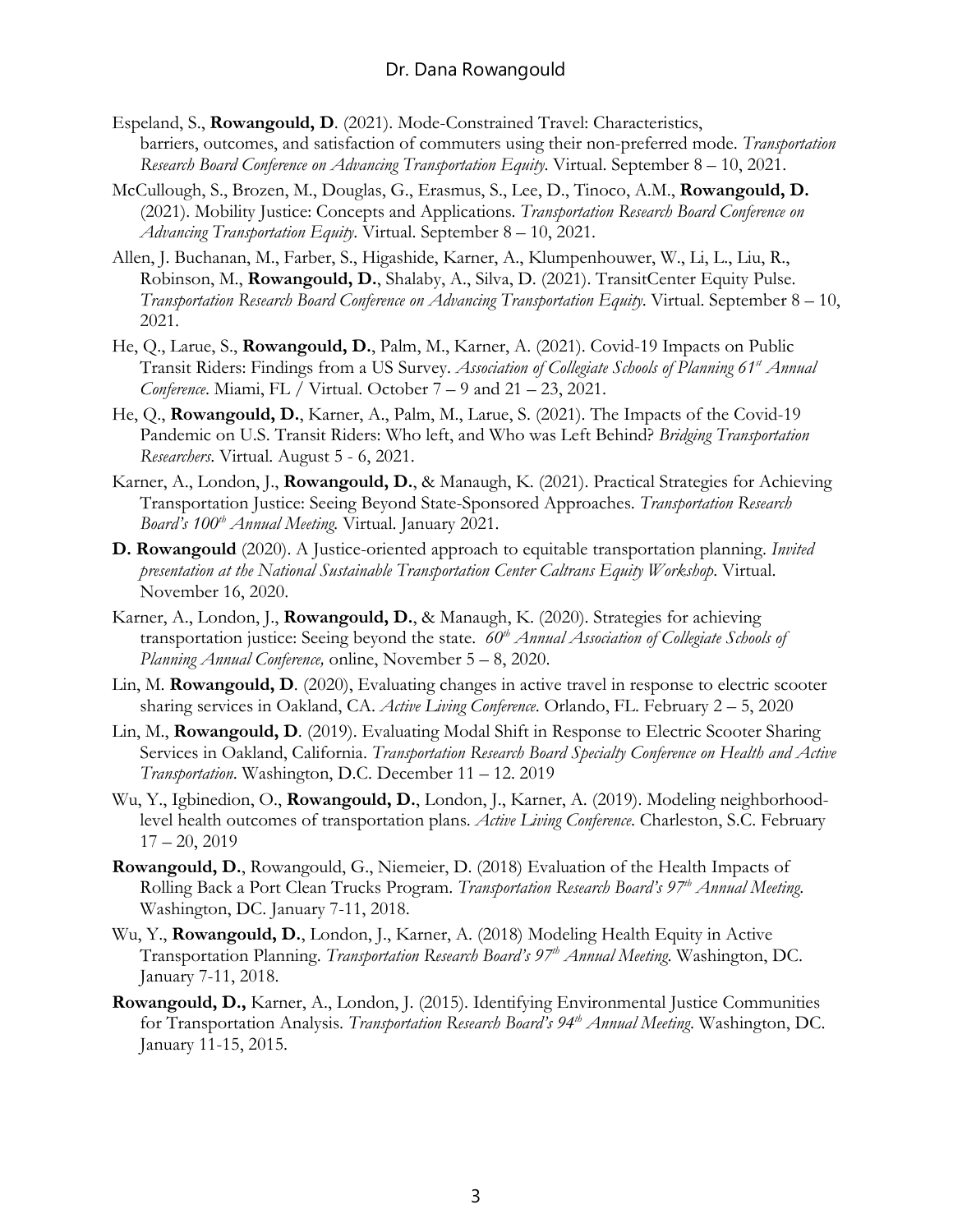- Karner, A., London, J., **Rowangould, D**., Garoupa White, C., (2015). "Putting Data Into Action for Regional Equity in California's San Joaquin Valley." *Book Launch Forum: What Counts: Harnessing Data for America's Communities*. Davis, California. February 13, 2015.
- **Rowangould, D.**, Niemeier, D. (2014). Smart growth policy and practice: Retrospective evaluation of residential development in the Sacramento region. *Transportation Research Board's 93rd Annual Meeting*. Washington, DC. January 12-16, 2014.
- **Rowan, D.** (2012). Land Use Planning in Practice: A Retrospective Analysis of Greenhouse Gas Reduction and Regional Equity Objectives. *Presented to the Sacramento Metropolitan Air Quality Management District*. 6/6/12.
- **Rowan, D**., Karner, A. (2011). Moving toward equity: The ongoing struggle for environmental justice in California. Session co-organizer and moderator. *Interdisciplinary Graduate and Professional Symposium*, UC Davis, Davis, CA. April 23, 2011.
- Karner, A., **Rowan, D.**, London, J., Sze, J., Niemeier, D. (2009). Environmental justice, gender, and conflict in California climate policy. 4th *International Conference on Women's Issues in Transportation*. Irvine, CA, Oct. 27 – 30, 2009.
- **Rowan, D**., C. Kirk, V. Girn, K. Stasio, T. Stillwater, C. Vassilian, S. Gunda, T. Hsieh. (2009). Campus Energy Solutions: Innovations and Results from a Collaborative Program. *International Energy Program Evaluation Conference*. Portland, OR. August 12 – 14, 2009.
- Niemeier, D., J. Silvis, **D. Rowan**. (2007). Private Funding of High Profile Climate Change Skeptics: A Dense Network. *Energy Crossroads Conference, Roosevelt Institute*. Stanford, CA. March 1-2, 2007.
- Madani, K., **D. Rowan**, J. Lund. (2007). The Next Step in Central Valley Flood Management: Connecting Costs and Benefits. *Proceedings of the University Council on Water Resources Annual Conference*, Boise, ID. July 24-26, 2007.
- Newell, C.J., C.E. Aziz, S.K. Farhat, J.M. McDade, **D.L. Rowan**, D. Adamson, and J.B. Hughes. (2003). Low Volume Pulsed Hydrogen Biosparging in an Experimental Controlled Release System. *Battelle Seventh International In Situ and On-Site Bioremediation Symposium*. Orlando, FL. June 2-5, 2003.

## CONSULTING REPORTS

- Sustainable Systems Research (2019). Evaluation of Vulnerability and Stationary Source Pollution in Houston. Prepared for Natural Resources Defense Council.
- Sustainable Systems Research (2018). China Shipping Terminal: Excess Emissions from Modified Final Environmental Impact Report Mitigations. Prepared for Natural Resources Defense Council.
- Sustainable Systems Research (2018). SDG&E Transportation Electrification SB 350: Medium, Heavy Duty Program. Prepared for EarthJustice.
- Sustainable Systems Research (2017). Evaluation of Electrification of Los Angeles Metropolitan Transportation Authority Buses. Prepared for EarthJustice.
- Sustainable Systems Research (2017). Evaluation of Authorized and Unauthorized Point Source Emissions in the Manchester Neighborhood of Houston, Texas. Prepared for Natural Resources Defense Council.
- Sustainable Systems Research (2017). Review of the 2017 Albuquerque/Bernalillo County Community-Scale Air Toxics Monitoring and Risk Assessment Protocol. Prepared for New Mexico Environmental Law Clinic.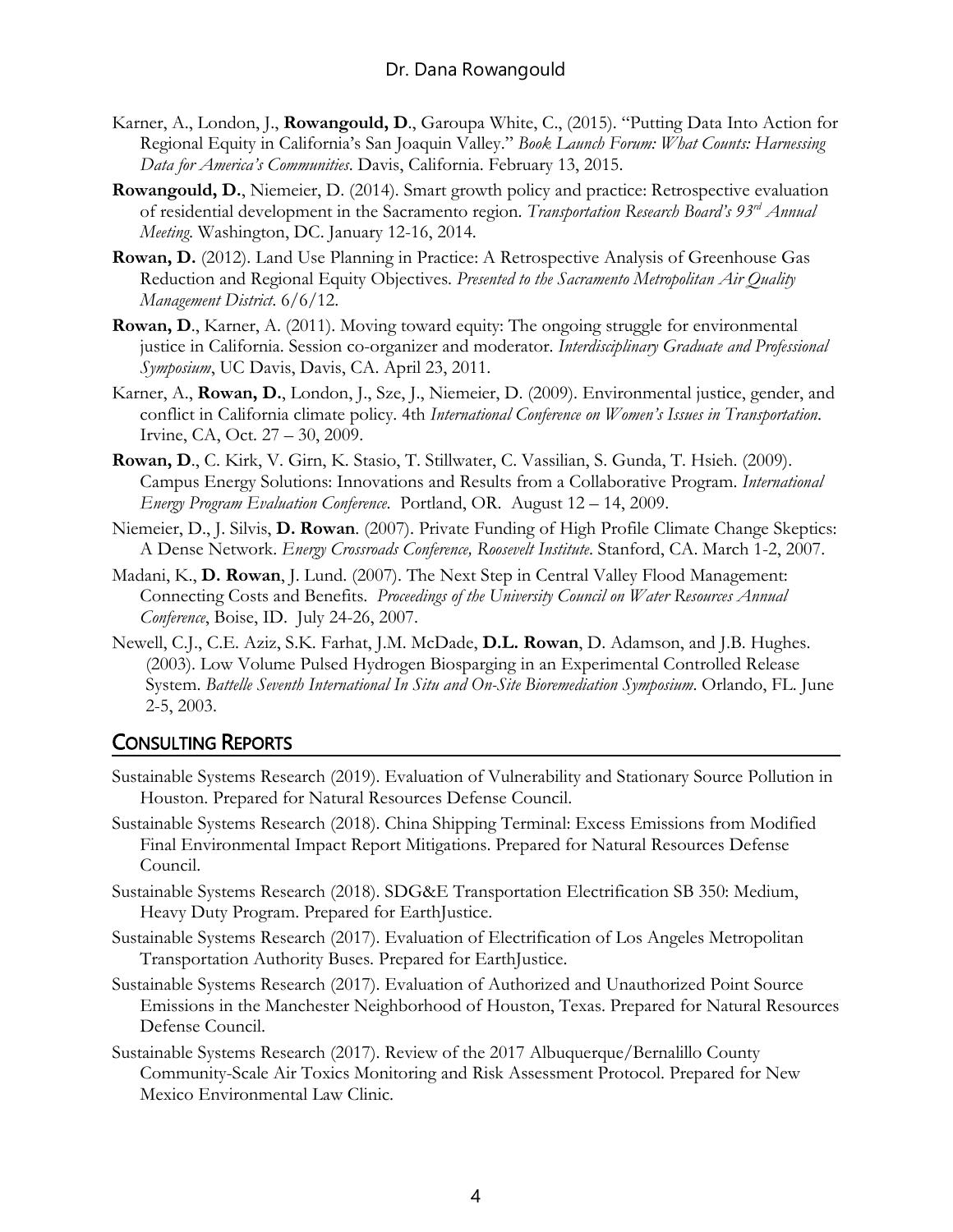## Dr. Dana Rowangould

- Sustainable Systems Research (2017). Evaluation of the Port of New York / New Jersey Clean Trucks Program Rollback. Prepared for Coalition for Healthy Ports.
- Sustainable Systems Research (2015). Traffic Impacts of the Proposed Waste Transfer Station in Albuquerque, New Mexico. Prepared for Bernalillo County Commissioner Debbie O'Malley.
- Sustainable Systems Research (2015). Air Quality Impacts of Well Stimulation and Recommendations for the SB4 Draft Environmental Impact Report. 2015. Prepared for Natural Resources Defense Council.
- Sustainable Systems Research (2015). Southern California International Gateway (SCIG) Demographic Analysis. 2015. Prepared for Natural Resources Defense Council.
- Sustainable Systems Research (2015). The Honstein Oil Air Permit, Cumulative Risks, and Equity. Prepared for Southwest Organizing Project.
- Sustainable Systems Research (2014). Central New Mexico Climate Change Report: Transportation and Land Use Climate Resilience. Prepared for Ecosystem Management Inc.
- Sustainable Systems Research (2014). Review of the WesPac Pittsburg Energy Project Recirculated Draft Environmental Impact Report. Prepared for Natural Resources Defense Council.
- Sustainable Systems Research (2013). Kansas City, KS Community Mapping: Air Pollution and Environmental Justice. Prepared for Natural Resources Defense Council.
- Sustainable Systems Research (2013). Review of the Bayonne Bridge Navigational Clearance Program Draft Environmental Assessment: Air Quality and Environmental Justice Impacts of Induced Demand at the Port of NY/NJ. Prepared for Eastern Environmental Law Center and Natural Resources Defense Council.
- Sustainable Systems Research (2013). Port of NY/NJ Area Mapping: Air Pollution, Health, and Environmental Justice Communities. Prepared for Eastern Environmental Law Center and Natural Resources Defense Council.
- Sustainable Systems Research (2012). Review of the Summerhill Homes/Magee Ranch Draft Environmental Impact Report. Prepared for Save Our Creek.
- Sustainable Systems Research (2012). Danville General Plan Review. Prepared for Save Our Creek.
- Sustainable Systems Research (2012). Review of Transportation and Circulation Analysis in the Southern California International Gateway (SCIG) Project Recirculated Draft Environmental Impact Report. Prepared for Natural Resources Defense Council.
- Sustainable Systems Research (2012). Coal Dust and Rail: Impacts of Coal Transport from the Powder River Basin. Prepared for Natural Resources Defense Council.
- Sustainable Systems Research (2012). Review of the Transportation and Air Quality Analysis in the I-710 Draft Environmental Impact Report. Prepared for East Yard Communities for Environmental Justice and Natural Resources Defense Council
- Sustainable Systems Research (2012). Ports and Air Quality: Moving Toward Clean Cargo. Prepared for Natural Resources Defense Council.
- D. Neimeier, **D. Rowan**, A. Karner. (2012). Evaluation of the Proposed Plan Bay Area Project Performance and Benefit Cost Assessment. Prepared for TransForm.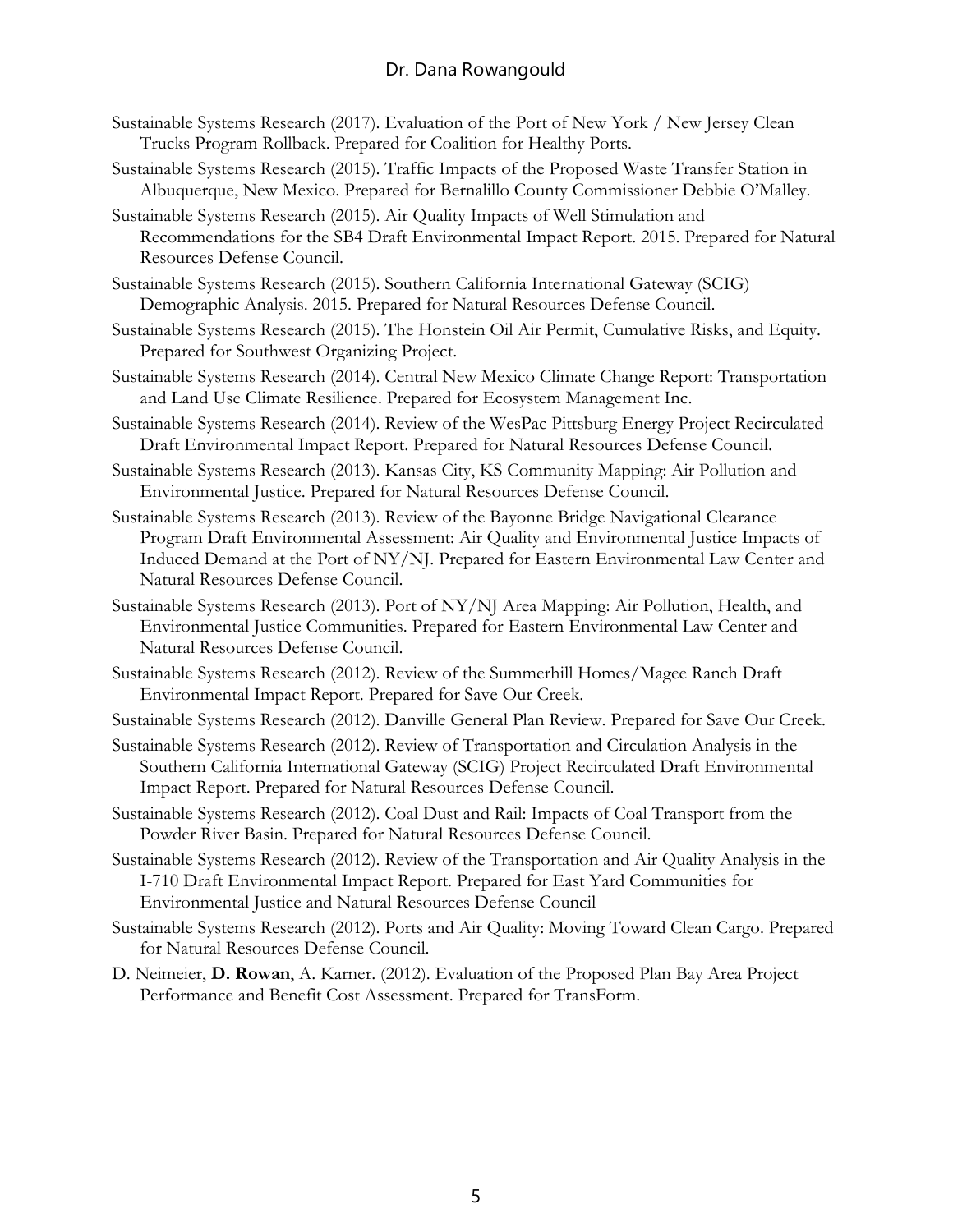# OTHER REPORTS AND PUBLICATIONS

- Karner, A., **Rowangould, D.**, Levine, K., Alcorn, L., Situ, M., Kim, K., Kocatepe, A. (forthcoming). Accessibility measures in practice: Guidance for Transportation Agencies. Final Guidebook. Prepared for National Cooperative Highway Research Program, Project No. 08-121.
- Karner, A., **Rowangould, D.**, Levine, K., Alcorn, L., Situ, M., Kim, K., Kocatepe, A. (forthcoming). Accessibility measures in practice: Guidance for Transportation Agencies. Final Report. Prepared for National Cooperative Highway Research Program, Project No. 08-121.
- Dowds, J., **Rowangould, D.** (2021) Vermont Transportation Energy Profile. Transportation Research Center at the University of Vermont and Vermont Agency of Transportation.
- **D. Rowangould**, Karner, A., Wu, Y., Igbinedion, O., London, J. (2019). Development of Fine-Grained Spatial Resolution for an Integrated Health Impacts Assessment Tool for the Sacramento Region. National Center for Sustainable Transportation. University of California, Davis.
- Karner, A., **Rowangould, D.**, Wu, Y., Igbinedion, O., and London, J. (2017). Development and Application of an Integrated Health Impacts Assessment Tool for the Sacramento Region. National Center for Sustainable Transportation. University of California, Davis.
- Karner, A., D. **Rowangould, D.**, London, J. (2016). We Can Get There From Here: New Perspectives on Transportation Equity. A White Paper from the National Center for Sustainable Transportation at the University of California, Davis.
- Garibay, V., Seaton, P. (with technical assistance from **Rowangould, D**., Karner, A., Rubin, V., Malekaflzali, S, Flegel, S., Bergstrom, D.) (2014). Health Impact Assessment: California's SB 375 and its Impact on Kern County's Disadvantaged Unincorporated Communities and Low Income Urban Neighborhoods.
- Garibay, V., Seaton, P. (with technical assistance from **Rowangould, D**., Karner, A., Rubin, V., Malekaflzali, S, Flegel, S., Bergstrom, D.) (2014). Health Impact Assessment: California's SB 375 and its Impact on Fresno County's Disadvantaged Unincorporated Communities and Low Income Urban Neighborhoods.
- Karner, A., London, J., **Rowangould**, D., and Garoupa-White, C. (2014). "Putting Data into Action for Regional Equity in California's San Joaquin Valley." What Counts: Harnessing Data for America's Communities. Federal Reserve Bank of San Francisco and the Urban Institute (eds.), pp. 272-276.
- Heidersback, T., Helgestad, T., McKenna, A., Singh, K., **Rowangould, D.**, Niemeier, D. (2012). Climate Action Plan Technical Report: City of Woodland.
- Heidersback, T., Helgestad, T., McKenna, A., Singh, K., **Rowangould, D.**, Niemeier, D. (2012). Climate Action Plan Technical Report: City of Winters.
- Newell, C.J., J.A. Conner, **D.L. Rowan.** (2003). Groundwater Remediation Strategies Tool. American Petroleum Institute Publication Number 4730, December 2003.

## **GRANTS**

- "Evaluation of travel and the built environment in small and rural communities" *National Center for Sustainable Transportation at University of Vermont*. D. Rowangould (PI). 2022 – 2023.
- "Voting Accessibility and Voter Suppression: Building Capacity to Quickly Evaluate the Effects of Changes in Voting Locations" *Democracy Fund*. D. Rowangould (co-PI, UVM Lead). 2021 – 2022.